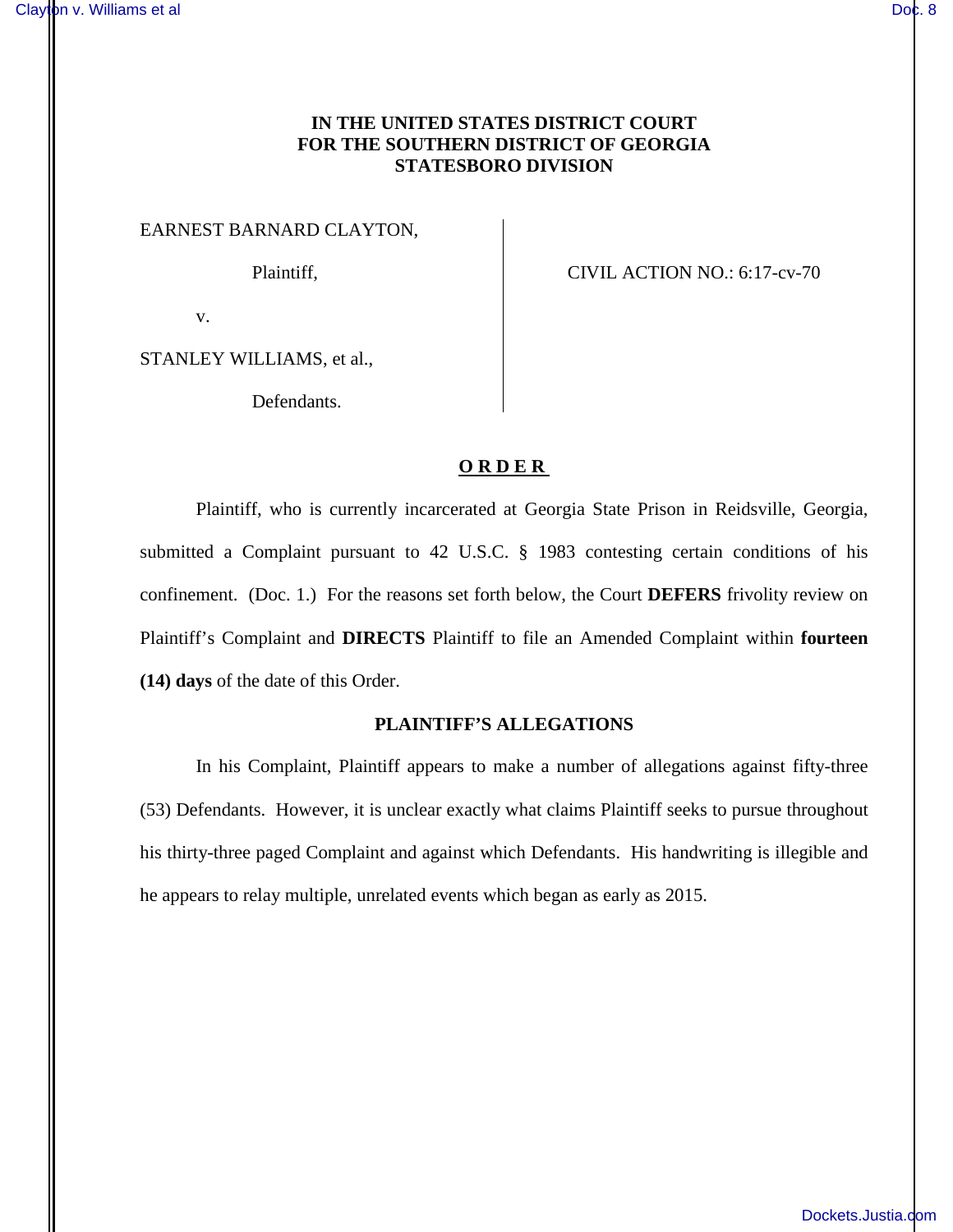#### **STANDARD OF REVIEW**

Plaintiff seeks to bring this action *in forma pauperis*. Under 28 U.S.C. § 1915(a)(1), the Court may authorize the filing of a civil lawsuit without the prepayment of fees if the plaintiff submits an affidavit that includes a statement of all of his assets, shows an inability to pay the filing fee, and also includes a statement of the nature of the action which shows that he is entitled to redress. Even if the plaintiff proves indigence, the Court must dismiss the action if it is frivolous or malicious, or fails to state a claim upon which relief may be granted. 28 U.S.C. §§ 1915(e)(2)(B)(i)–(ii). Additionally, pursuant to 28 U.S.C. § 1915A, the Court must review a complaint in which a prisoner seeks redress from a governmental entity. Upon such screening, the Court must dismiss a complaint, or any portion thereof, that is frivolous or malicious, or fails to state a claim upon which relief may be granted or which seeks monetary relief from a defendant who is immune from such relief. 28 U.S.C. § 1915A(b).

The Court looks to the instructions for pleading contained in the Federal Rules of Civil Procedure when reviewing a Complaint on an application to proceed *in forma pauperis*. See Fed. R. Civ. P. 8 ("A pleading that states a claim for relief must contain [among other things]... a short and plain statement of the claim showing that the pleader is entitled to relief."); Fed. R. Civ. P. 10 (requiring that claims be set forth in numbered paragraphs, each limited to a single set of circumstances). Further, a claim is frivolous under Section  $1915(e)(2)(B)(i)$  "if it is 'without arguable merit either in law or fact.'" Napier v. Preslicka, 314 F.3d 528, 531 (11th Cir. 2002) (quoting Bilal v. Driver, 251 F.3d 1346, 1349 (11th Cir. 2001)).

Whether a complaint fails to state a claim under Section  $1915(e)(2)(B)(ii)$  is governed by the same standard applicable to motions to dismiss under Federal Rule of Civil Procedure 12(b)(6). Thompson v. Rundle, 393 F. App'x 675, 678 (11th Cir. 2010). Under that

2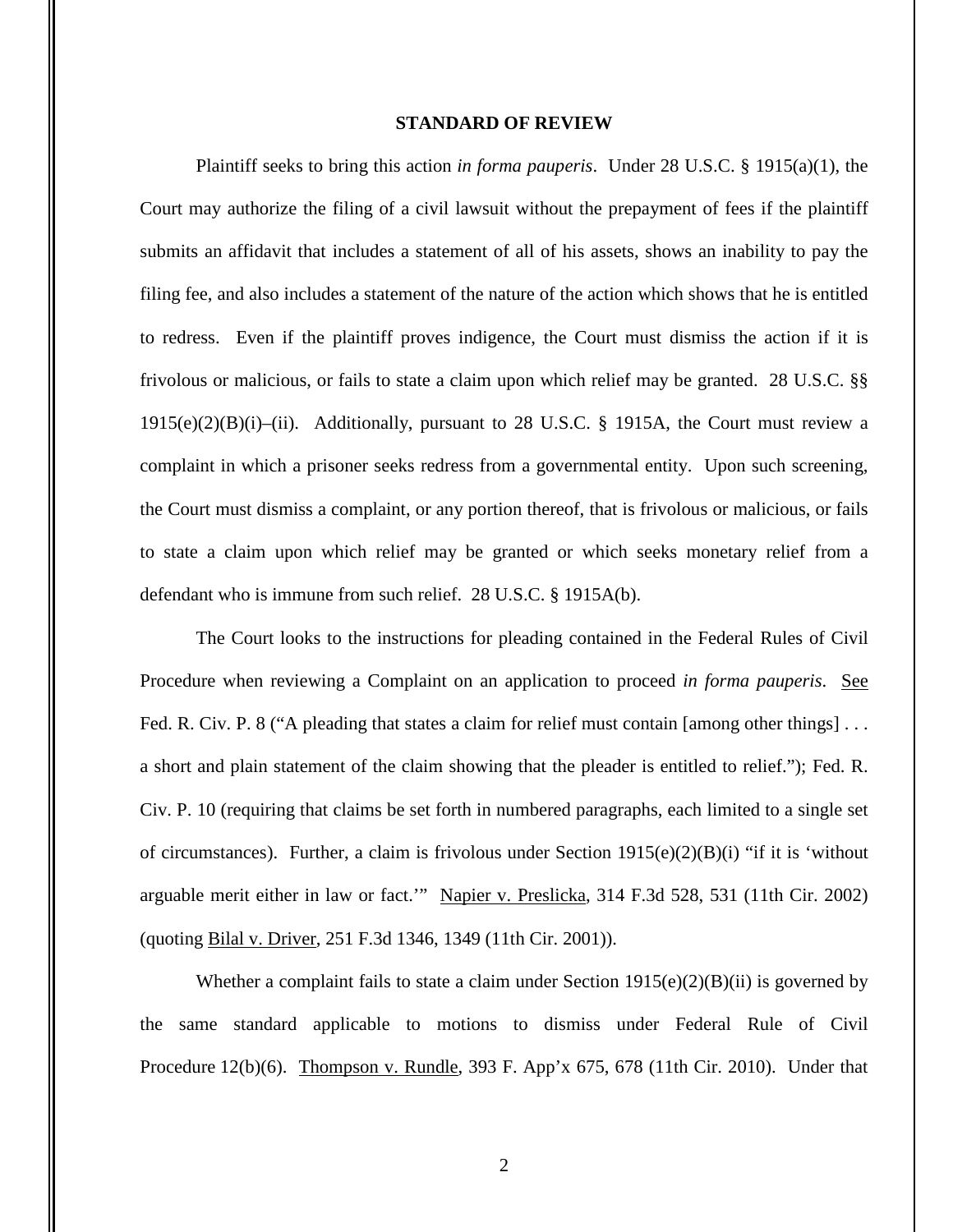standard, this Court must determine whether the complaint contains "sufficient factual matter, accepted as true, to 'state a claim to relief that is plausible on its face.'" Ashcroft v. Iqbal, 556 U.S. 662, 678 (2009) (quoting Bell Atl. Corp. v. Twombly, 550 U.S. 544, 570 (2007)). A plaintiff must assert "more than labels and conclusions, and a formulaic recitation of the elements of a cause of action will not" suffice. Twombly, 550 U.S. at 555. Section 1915 also "accords judges not only the authority to dismiss a claim based on an indisputably meritless legal theory, but also the unusual power to pierce the veil of the complaint's factual allegations and dismiss those claims whose factual contentions are clearly baseless." Bilal, 251 F.3d at 1349 (quoting Neitzke v. Williams, 490 U.S. 319, 327 (1989)).

In its analysis, the Court will abide by the long-standing principle that the pleadings of unrepresented parties are held to a less stringent standard than those drafted by attorneys and, therefore, must be liberally construed. Haines v. Kerner, 404 U.S. 519, 520 (1972); Boxer X v. Harris, 437 F.3d 1107, 1110 (11th Cir. 2006) ("*Pro se* pleadings are held to a less stringent standard than pleadings drafted by attorneys.") (emphasis omitted) (quoting Hughes v. Lott, 350 F.3d 1157, 1160 (11th Cir. 2003)). However, Plaintiff's unrepresented status will not excuse mistakes regarding procedural rules. McNeil v. United States, 508 U.S. 106, 113 (1993) ("We have never suggested that procedural rules in ordinary civil litigation should be interpreted so as to excuse mistakes by those who proceed without counsel.").

#### **DISCUSSION**

Plaintiff's Complaint appears to include a litany of unrelated claims and rarely states which Defendants are associated with which claims. The Eleventh Circuit has routinely and explicitly condemned "shotgun pleadings," Davis v. Coca-Cola Bottling Co. Consol., 516 F.3d 955, 979 n.54 (11th Cir. 2008), which it has described as pleadings that make it "virtually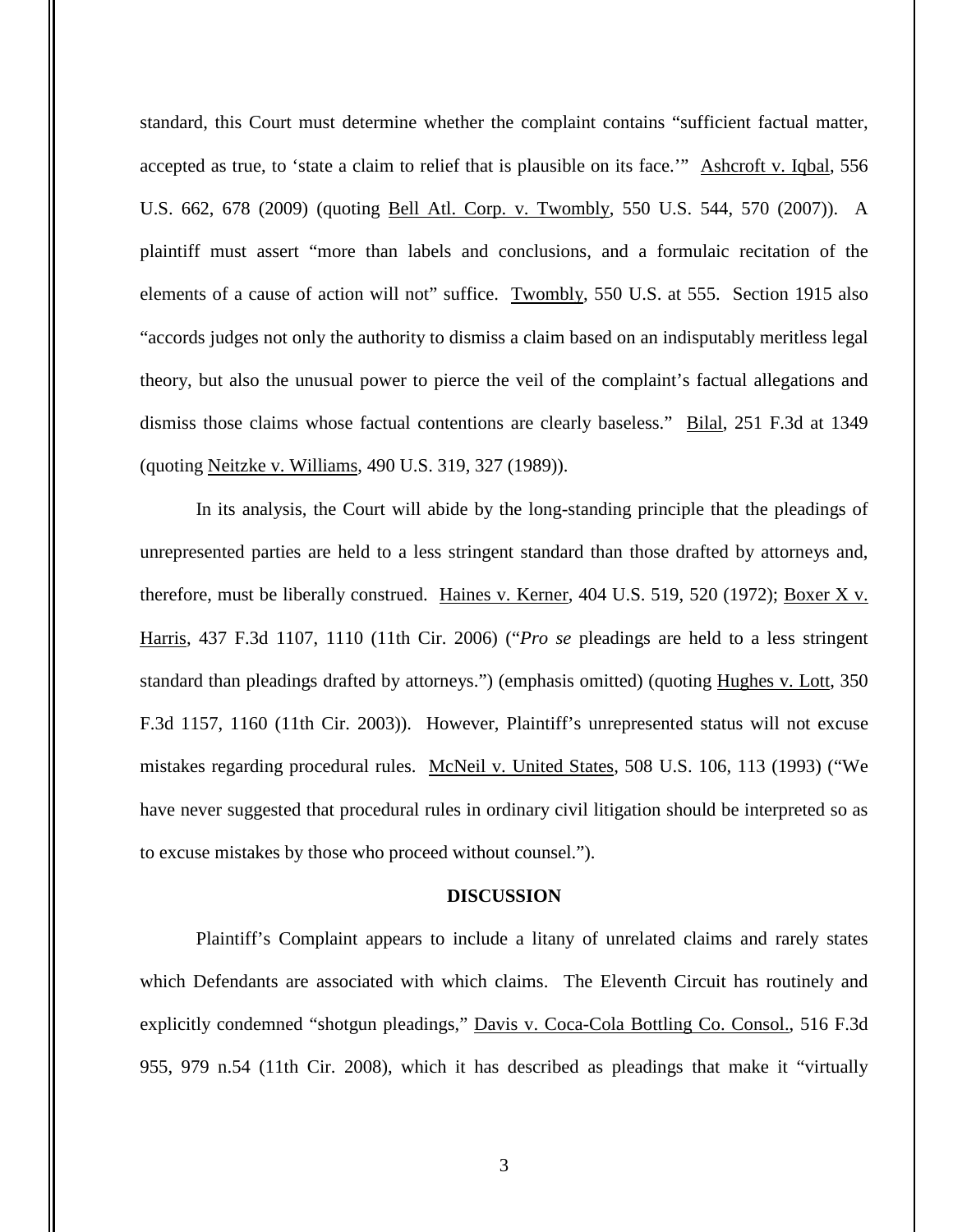impossible to know which allegations of fact are intended to support which claim(s) for relief." Strategic Income Fund, LLC v. Spear, Leeds & Kellogg Corp., 305 F.3d 1293, 1295 n.9 (11th Cir. 2002). A district court is not required to "sift through the facts presented and decide for itself which were material to the particular cause of action asserted." Beckwith v. Bellsouth Telecomms. Inc., 146 F. App'x 368, 372 (11th Cir. 2005) (quoting Strategic Income Fund, 305 F.3d at 1295 n.9). Additionally, a plaintiff may not join unrelated claims and various defendants unless the claims "arise out of the same transaction, occurrence, or series of transactions or occurrences; and any question of law or fact common to all defendants will arise in the action." Fed. R. Civ. P. 20(a).

Accordingly, Plaintiff's Complaint in its current form fails to state a viable claim and is due to be dismissed. However, the Court will provide Plaintiff the opportunity to amend his Complaint and **DIRECTS** Plaintiff to file an Amended Complaint within **fourteen (14) days**  from the date of this Order.

The Court further **DIRECTS** Plaintiff to:

- (1) draft his Amended Complaint on the complaint form provided by the Clerk of Court;
- (2) clearly caption it as an amendment to the original complaint and place the civil action number of this case on the first page of the form;
- (3) add no more than ten pages to the form;
- (4) write legibly and only on one side of each page;
- (5) provide the name of each intended defendant,
- (6) provide only factual allegations concerning events where the rights of Plaintiff himself were violated or Plaintiff himself was injured, including the date and location of each alleged violation;